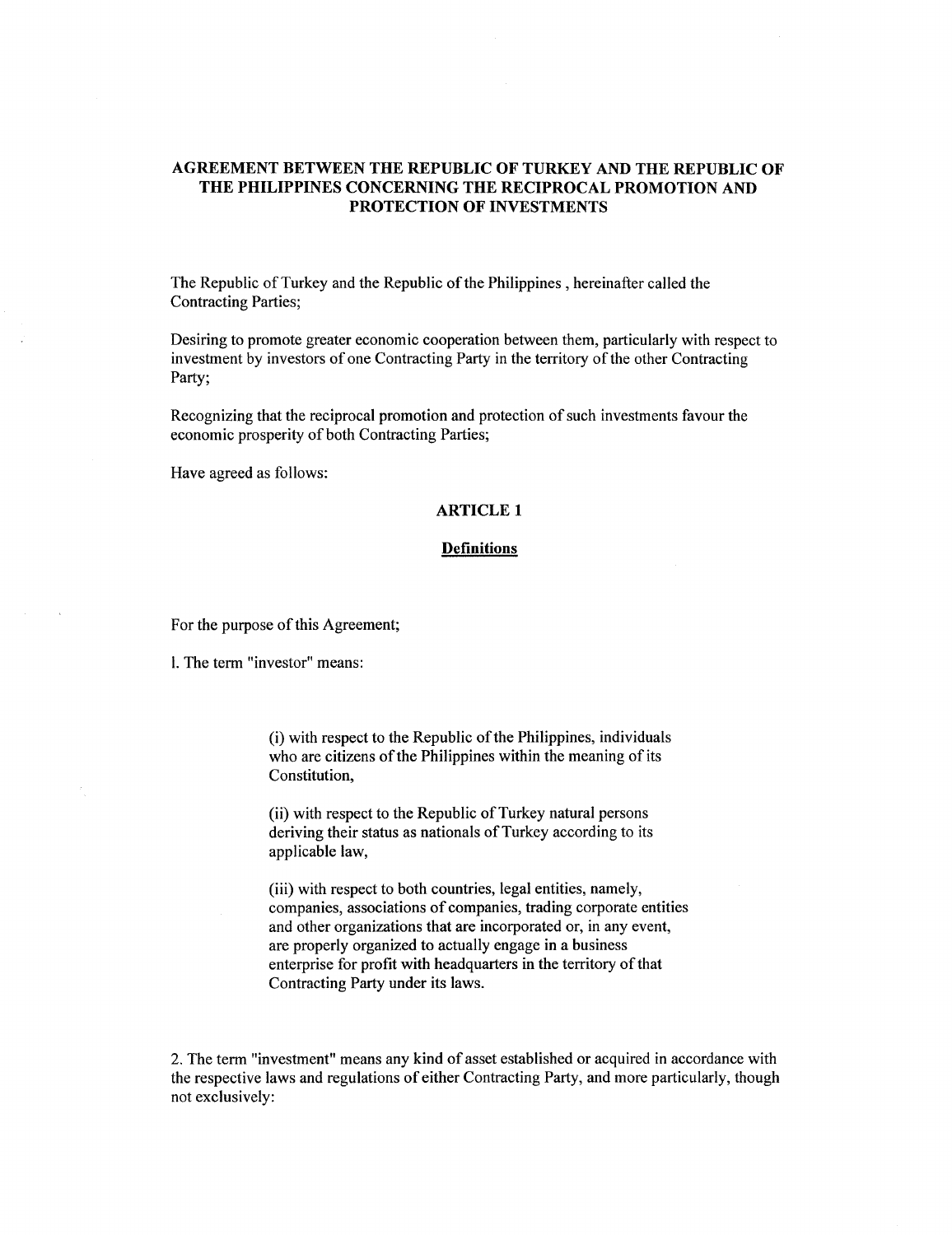(a) shares, stocks or any other form of participation in companies,

(b) returns reinvested, claims to money or any other rights to legitimate performance having financial value related to an investment,

(c) movable and immovable property, as well as any other rights in rem such as mortgages, liens, pledges, usufructs and any other similar rights,

(d) copyrights, industrial and intellectual property rights such as patents, licences, industrial designs, technical processes, trademarks, goodwill, know-how and other similar rights,

(e) business concessions conferred by law or under contract, including concessions to search for, develop, extract or exploit natural resources on the territory of each Contacting Party as defined hereafter.

3. The term "returns" means the amounts yielded by an investment and includes, in particular, though not exclusively, profit, interest, and dividends.

4. The term "territory" means:

 $\mathbf{r}$ 

(a) with respect to the Republic of Turkey, territorial sea, as well as the maritime areas over which it has jurisdiction or sovereign rights for the purposes of exploration, exploitation and conservation of natural resources, pursuant to international law.

(b) With respect to the Republic of Philippines, the national territory which comprises the Philippine archipelago, with all the islands and waters embraced therein, and all other territories over which the Philippines has sovereignty or jurisdiction, consisting of its terrestrial, fluvial and aerial domains, including its territorial sea, the seabed, the subsoil, the insular shelves, and other submarine areas. The waters around, between, and connecting the islands of the archipelago, regardless of their breadth and dimensions, from part of the internal waters of the Philippines

## **ARTICLE II Promotion and Protection of Investments**

I. Each Contracting Party shall promote as far as possible investments in its territory by investors of one Contracting Party and shall admit on a basis no less favourable than that accorded in similar situations to investments of any third country in accordance with its Constitution, laws and regulations. Such investments shall be accorded equitable and reasonable treatment.

2. Each Contracting Party shall protect within its territory investments made in accordance with its laws and regulations by investors of the other Contracting Party and shall not impair by unreasonable or discriminatory measures the management, maintenance, use, enjoyment, extension, sale and liquidation of such investments.

3. Subject to the laws and regulations of the Contracting Parties relating to the entry, sojourn and employment of aliens:

(a) nationals of either Contracting Party shall be permitted to enter and remain in the territory of the other Contracting Party for purposes of establishing, developing, administering or advising on the operation of an investment to which they, or an investor of the first Contracting Party that employs them, have committed or are in the process of committing a substantial amount of capital or other resources,

(b) companies which are legally constituted under the applicable laws and regulations of one Contracting Party, and which are investments of the other Contracting Party, shall be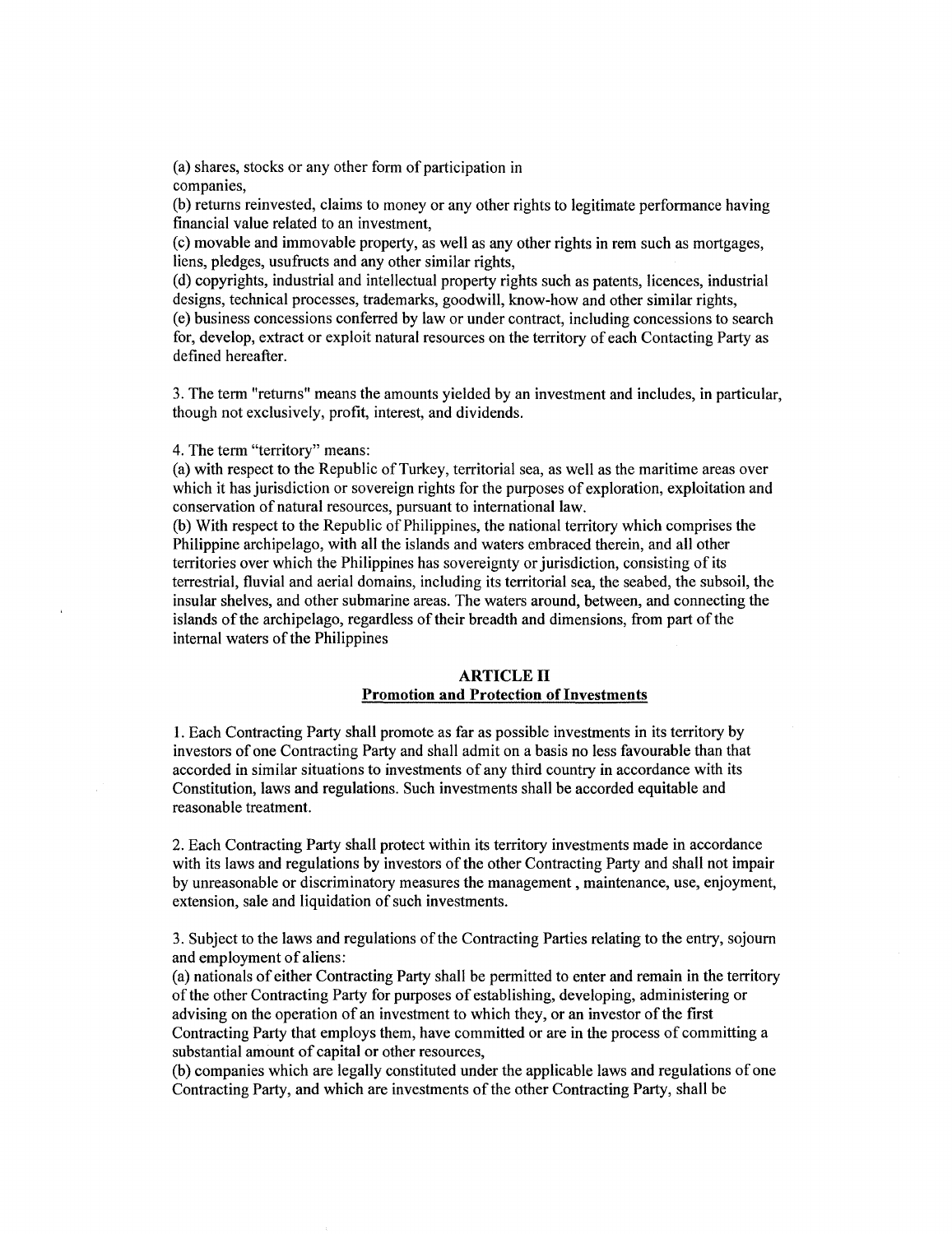permitted to employ top managerial and technical personnel of their choice, regardless of nationality.

4. The provisions of this Article shall have no effect in relation to the following agreements entered into by either of the Contracting Parties:

(a) relating to any existing or future customs union, common market, free trade area, regional economic organization or similar international agreements of which either Contracting Parties is or may become a member, or

(b) relating wholly or mainly to taxation.

## ARTICLE III Treatment of Investments

- (1) Each Contracting Party shall guarantee fair and equitable treatment to investments made by investors of the other Contracting Party on its territory and shall ensure that the exercise of the right thus recognized shall not be hindered in practice.

(2) Each Contracting Party shall accord, once established, investments of the investors of one Contracting Party in its territory a treatment which is no less favourable than that accorded to investments made by its own investors or by investors of any third country, whichever is the most favourable.

### ARTICLE IV Expropriation and Compensation

(1) Neither Contracting Party shall take any measure depriving directly or indirectly an investor of the other Contracting Party of an investment, unless the following conditions are complied with:

(a) the measures are taken in the public interest and in accordance with the law;

(b) the measures are not discriminatory; and

(c) the measures are accompanied by provisions for the payment of prompt, adequate and effective compensation.

(2) The compensation shall be based on the market value of the investments affected, immediately before the measure became public knowledge. In case of delay of the compensation payment, it shall carry an interest at a prevailing rate from the date of expropriation until the date of payment and be freely transferable as described in paragraph 2 Article VI.

(3) The investor affected shall have a right to access, under the law of the Contracting Party making the expropriation, to the judicial authority of that Contracting Party, in order to review the amount of compensation and the legality of any such expropriation or comparable measures.

# ARTICLE V Losses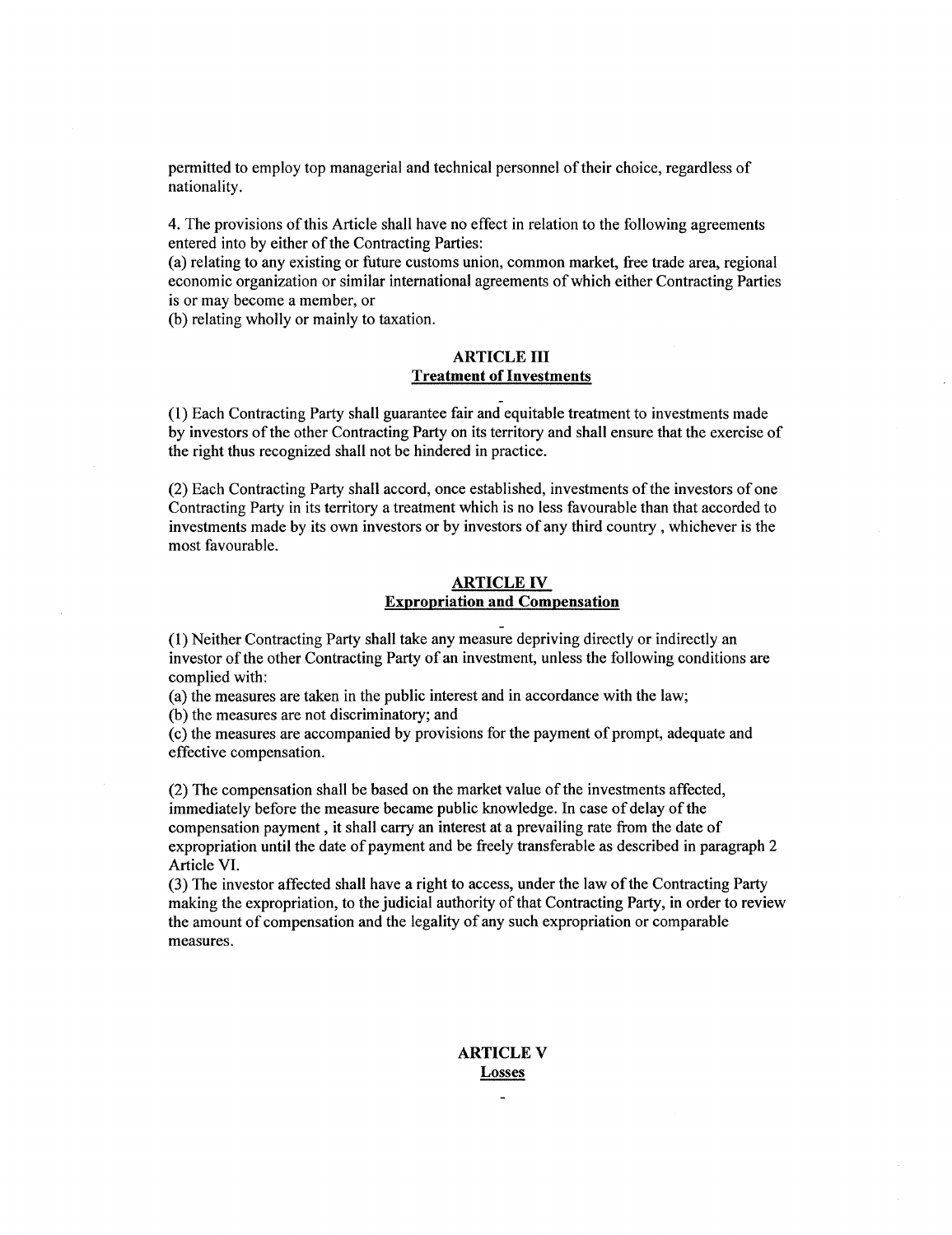Investors of either Contracting Party whose investments suffer losses in the territory of the other Contracting Party, owing to war, insurrection, civil disturbance or other similar events, shall be accorded by such other Contracting Party treatment no less favourable than that accorded to its own investors or to investors of any third country, whichever is the most favourable treatment, as regards any measure it adopts in relation to such losses.

## ARTICLE VI Repatriation and Transfer

l. Each Contracting Party shall permit in good faith all transfers related to an investment to be made freely and without delay into and out of its territory. Such transfers include: (a) interests, dividends, profits, reimbursements deriving from loans and other similar returns in connection with investments.

(b) proceeds from the sale or liquidation of all or any part of an investment,

(c) compensation pursuant to Article III,

(d) salaries, wages and other remunerations received by

the nationals of one Contracting Party who have obtained in the territory of the other Contracting Party the corresponding work permits relative to an investment, (e) payments arising from an investment dispute.

2. Transfers shall be made in a freely convertible currency at the rate of exchange in force at the date of transfer in accordance with laws and regulations of the Contracting Party which admitted the investment.

## ARTICLE VII Subrogation

l. If the investment of an investor of one Contracting Party is insured against non-commercial risks under a system established by law, any subrogation of the insurer, arising out of the terms of the insurance agreement shall be recognized by the other Contracting Party.

2. The insurer shall not be entitled to exercise any rights other than the rights which the investor would have been entitled to exercise.

3. Disputes between a Contracting Party and an insurer shall be settled in accordance with the provisions of Article VIII of this Agreement.

## ARTICLE VIII Settlement of Disputes Between One Contracting Party and Investors of the Other Contracting Party

1. With a view to an amicable solution of disputes, which arise within the terms of this Agreement between a Contracting Party and an investor of the other Contracting Party, consultations will take place between the Contracting Parties concerned.

2. If these consultations do not result in a solution within three months from the date of request for settlement, the investor may submit the dispute either:

(a) to the competent tribunal of the Contracting Party in whose territory the investment was made; or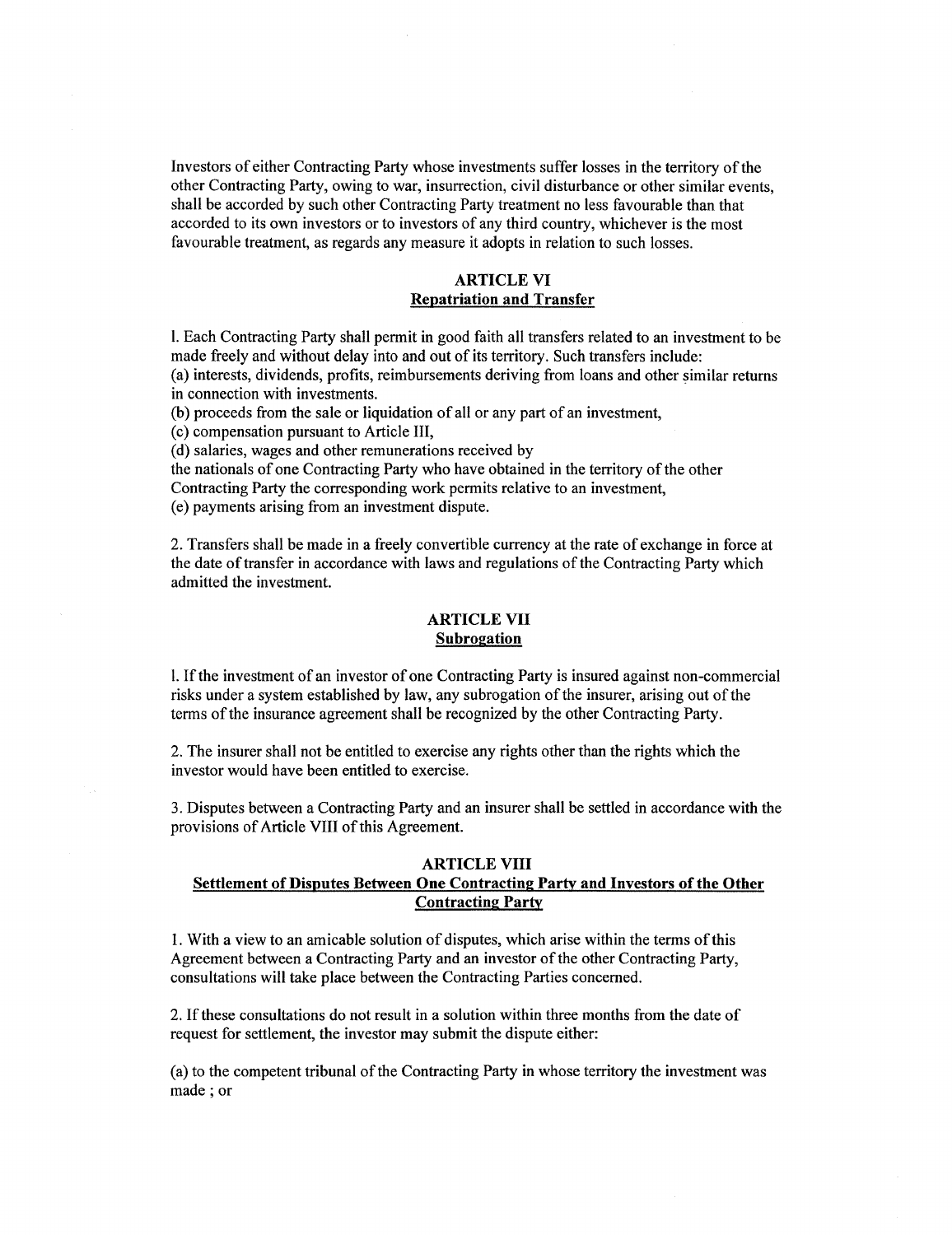(b) to international arbitration of the International Center for the Settlement of Investment Disputes (ICSID) , created by the "Convention on Settlement of Investment Disputes Between States and Nationals of Other States", opened for signature at Washington D.C. on March 18, 1965.

3. Once the investor has submitted the dispute to the competent tribunal of the Contracting Party in whose territory the investment was made or to international arbitration, that election shall be final.

4. The arbitration decision shall be final and binding on both parties and shall be enforced in accordance with the laws of the Contracting Party in whose territory the investment was made.

5. Once a dispute has been submitted to the competent tribunal or international arbitration in accordance with this Article, neither Contracting Party shall pursue the dispute through diplomatic channels unless the other Contracting Party has failed to abide or comply with any judgment, award, order or other determination made by the competent international or local tribunal in question.

### ARTICLE IX Settlement of Disputes Between the Contracting Parties

1. The Contracting Parties shall seek in good faith and a spirit of cooperation a rapid and equitable solution to any dispute between them concerning the interpretation or application of this Agreement. In this regard, the Contracting Parties agree to engage in direct and meaningful negotiations to arrive at such solutions. If the Contracting Parties cannot reach an agreement within six months after the beginning of disputes between themselves through the foregoing procedure, the disputes may be submitted, upon the request of either Contracting Party, to an arbitral tribunal .

2. Within two months upon receipt of a request, each Contracting Party shall appoint an arbitrator. The two arbitrators shall select a third arbitrator as Chairman, who is a national of a third State. In the event either Contracting Party fails to appoint an arbitrator within the specified two months time, the other Contracting Party may request the President of the International Court of Justice to make the appointment.

3. If both arbitrators cannot reach an agreement about the choice of the Chairman who should be a national of a third country which has diplomatic relations with both Contracting Parties, within two months after their appointment, the Chairman shall be appointed upon the request of either Contracting Party by the President of the International Court of Justice.

4. If, in the cases specified under paragraphs (2) and (3) of this Article, the President of the International Court of Justice is prevented from carrying out the said function or if he is a national of either Contracting Party, the appointment shall be made by the Vice-President, and if the Vice-President is prevented from carrying out the said function or if he is a national of either Contracting Party, the appointment shall be made by the most senior member of the Court who is not a national of either Contracting Party.

5. The tribunal shall have three months from the date of the selection of the Chairman to agree upon rules of procedure consistent with the other provisions of this Agreement. In the absence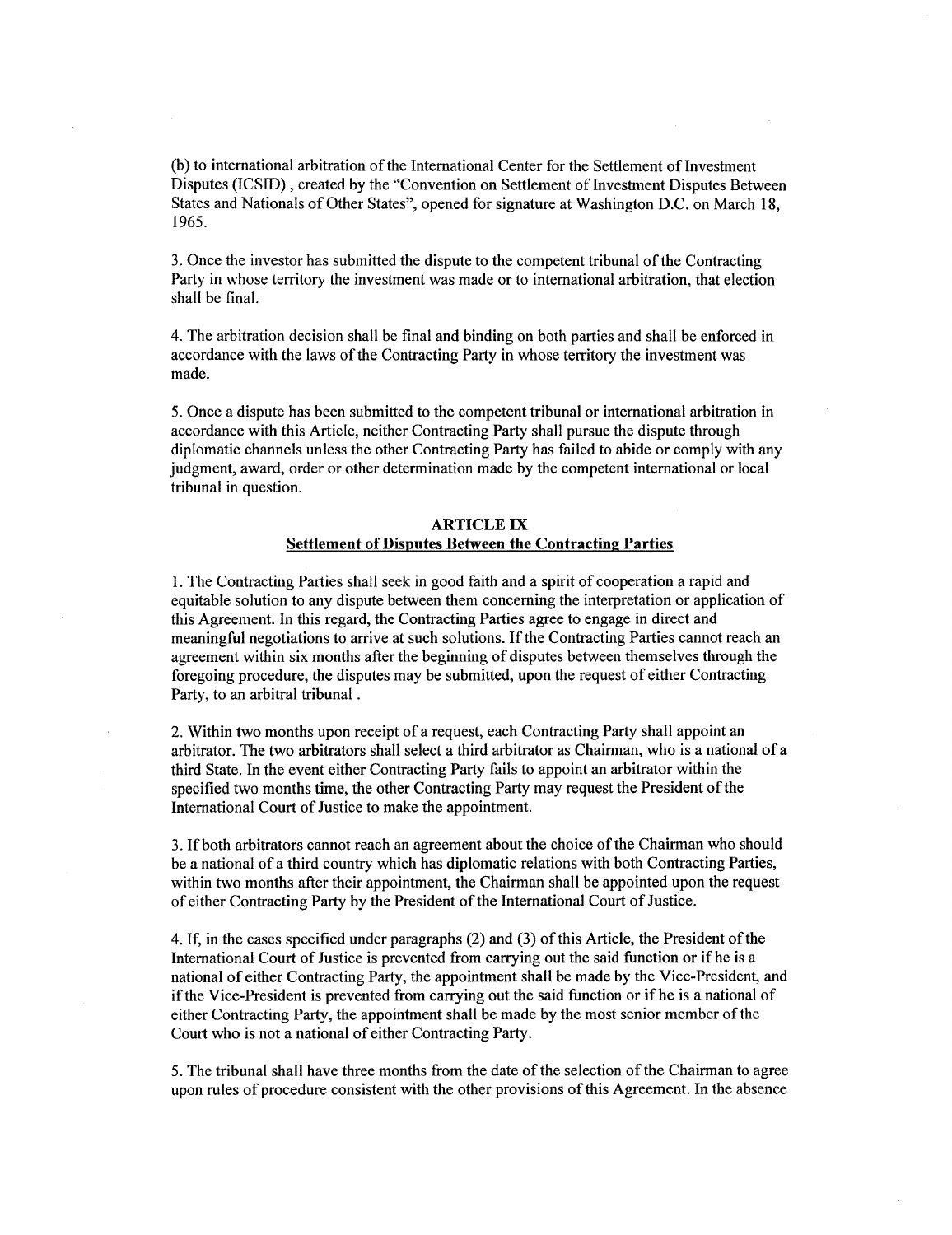of such agreement, the tribunal shall request the President of the International Court of Justice to designate rules of procedure, taking into account generally recognized rules of international arbitral procedure.

6. The Arbitral Tribunal shall reach its decisions taking into account the provisions of this Agreement, the principles of international law on this subject and the general principles of law as recognized by the Contracting Parties. The Tribunal shall reach its decisions by a majority vote and shall determine its procedure.

7.Unless otherwise agreed, all submissions shall be made and all hearings shall be completed within eight months of the date of selection of the Chairman, and the tribunal shall render its decision within two months after the date of the final submissions or the date of the closing of the hearings, whichever is later. The arbitral tribunal shall reach its decisions, which shall be final and binding, by a majority of votes.

8. Expenses incurred by the Chairman, the other arbitrators, and other costs of the proceedings shall be paid for equally by the Contracting Parties. The tribunal may, however, at its discretion, decide that a higher proportion of the costs be paid by one of the Contracting Parties.

9. A dispute shall not be submitted to an international arbitration court under the provisions of this Article, if the same dispute has been brought before another international arbitration court under the provisions of Article VIII and is still pending before said court. This will not impair the engagement in direct and meaningful negotiations between both Contracting Parties.

## ARTICLE X **Entry into** Force

1. This Agreement shall enter into force on the date on which the exchange of instruments of ratification has been completed. It shall remain in force for a period often years and shall continue in force unless terminated in accordance with paragraph 2 of this Article. It shall apply to investments existing at the time of entry into force as well as to investments made or acquired thereafter.

2. Either Contracting Party may, by giving one year's written notice to the other Contracting Party, terminate this Agreement at the end of the initial ten year period or at any time thereafter.

3. This Agreement may be amended by written agreement between the Contracting Parties. Any amendment shall enter into force when each Contracting Party has notified the other that it has completed all internal requirements for entry into force of such amendment. 4. With respect to investments made or acquired prior to the date of termination of this Agreement and to which this Agreement otherwise applies, the provisions of all of the other Articles of this Agreement shall thereafter continue to be effective for a further period of ten years from such date of termination.

IN WITNESS WHEREOF, the respective plenipotentiaries have signed this Agreement. DONE at Manila on the day of  $22<sup>nd</sup>$  February 1999 in the English language.